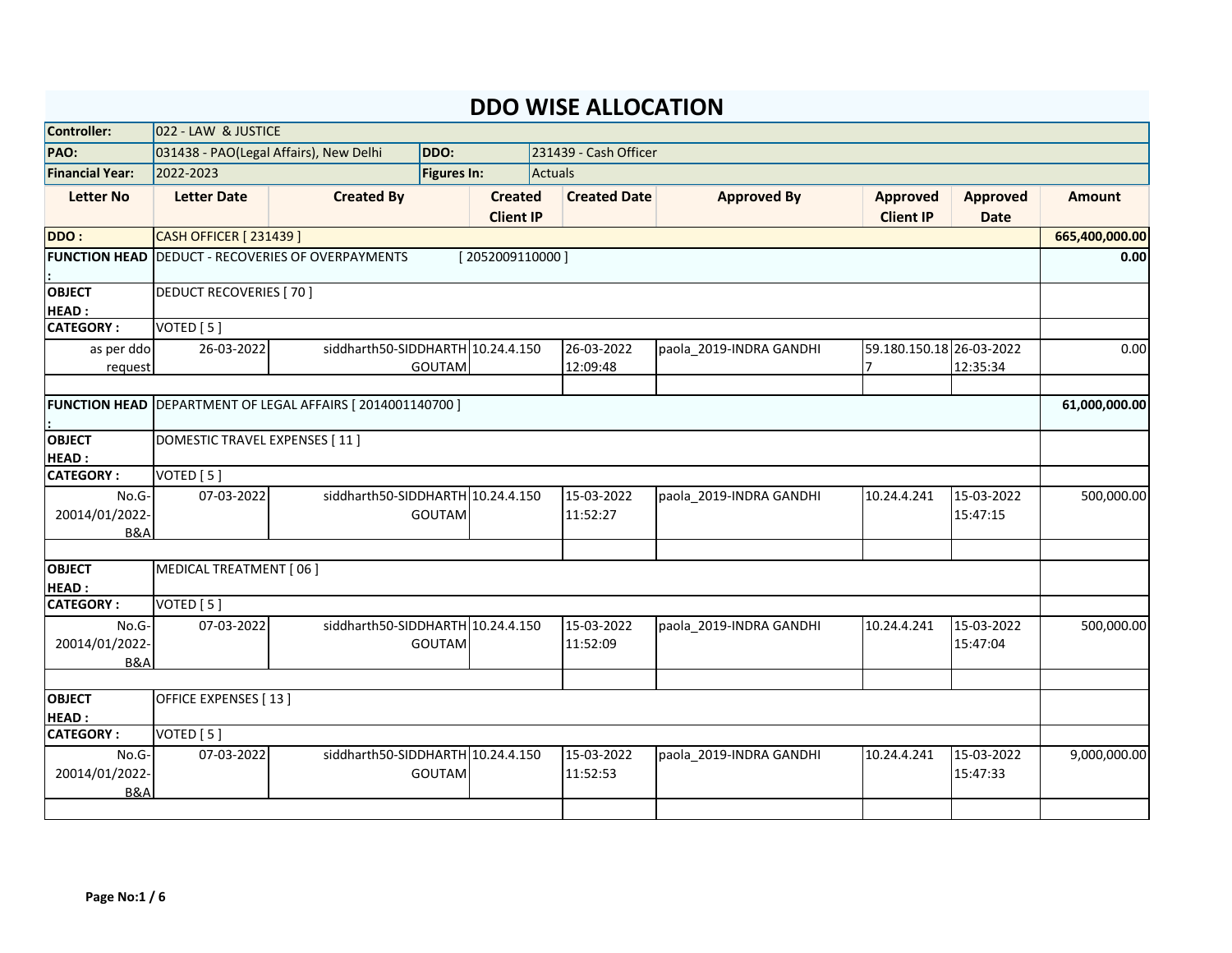| <b>OBJECT</b>                    | PROFESSIONAL SERVICES [28]           |                                                                  |  |            |                         |             |            |                |  |
|----------------------------------|--------------------------------------|------------------------------------------------------------------|--|------------|-------------------------|-------------|------------|----------------|--|
| <b>HEAD:</b><br><b>CATEGORY:</b> | VOTED [5]                            |                                                                  |  |            |                         |             |            |                |  |
|                                  |                                      |                                                                  |  |            |                         |             |            |                |  |
| No.G-                            | 07-03-2022                           | siddharth50-SIDDHARTH 10.24.4.150                                |  | 15-03-2022 | paola_2019-INDRA GANDHI | 10.24.4.241 | 15-03-2022 | 50,000,000.00  |  |
| 20014/01/2022-                   |                                      | <b>GOUTAM</b>                                                    |  | 11:53:42   |                         |             | 15:48:35   |                |  |
| <b>B&amp;A</b>                   |                                      |                                                                  |  |            |                         |             |            |                |  |
| <b>OBJECT</b>                    | <b>WAGES</b> [02]                    |                                                                  |  |            |                         |             |            |                |  |
| <b>HEAD:</b>                     |                                      |                                                                  |  |            |                         |             |            |                |  |
| <b>CATEGORY:</b>                 | VOTED [5]                            |                                                                  |  |            |                         |             |            |                |  |
| No.G-                            | 07-03-2022                           | siddharth50-SIDDHARTH 10.24.4.150                                |  | 15-03-2022 | paola_2019-INDRA GANDHI | 10.24.4.241 | 15-03-2022 | 1,000,000.00   |  |
| 20014/01/2022-                   |                                      | <b>GOUTAM</b>                                                    |  | 11:51:53   |                         |             | 15:46:48   |                |  |
| <b>B&amp;A</b>                   |                                      |                                                                  |  |            |                         |             |            |                |  |
|                                  |                                      |                                                                  |  |            |                         |             |            |                |  |
|                                  |                                      | <b>FUNCTION HEAD</b> DEPARTMENT OF LEGAL AFFAIRS [2052000900600] |  |            |                         |             |            | 528,400,000.00 |  |
|                                  |                                      |                                                                  |  |            |                         |             |            |                |  |
| <b>OBJECT</b>                    | <b>DOMESTIC TRAVEL EXPENSES [11]</b> |                                                                  |  |            |                         |             |            |                |  |
| <b>HEAD:</b>                     |                                      |                                                                  |  |            |                         |             |            |                |  |
| <b>CATEGORY:</b>                 | VOTED [5]                            |                                                                  |  |            |                         |             |            |                |  |
| No.G-                            | 07-03-2022                           | siddharth50-SIDDHARTH 10.24.4.150                                |  | 15-03-2022 | paola 2019-INDRA GANDHI | 10.24.4.241 | 15-03-2022 | 5,700,000.00   |  |
| 20014/01/2022-                   |                                      | <b>GOUTAM</b>                                                    |  | 12:02:14   |                         |             | 16:39:53   |                |  |
| <b>B&amp;A</b>                   |                                      |                                                                  |  |            |                         |             |            |                |  |
| <b>OBJECT</b>                    | <b>FOREIGN TRAVEL EXPENSES [12]</b>  |                                                                  |  |            |                         |             |            |                |  |
| <b>HEAD:</b>                     |                                      |                                                                  |  |            |                         |             |            |                |  |
| <b>CATEGORY:</b>                 | VOTED [5]                            |                                                                  |  |            |                         |             |            |                |  |
| No.G-                            | 07-03-2022                           | siddharth50-SIDDHARTH 10.24.4.150                                |  | 15-03-2022 | paola_2019-INDRA GANDHI | 10.24.4.241 | 15-03-2022 | 8,000,000.00   |  |
| 20014/01/2022-                   |                                      | <b>GOUTAM</b>                                                    |  | 12:05:51   |                         |             | 16:41:54   |                |  |
| <b>B&amp;A</b>                   |                                      |                                                                  |  |            |                         |             |            |                |  |
|                                  |                                      |                                                                  |  |            |                         |             |            |                |  |
| <b>OBJECT</b>                    | MEDICAL TREATMENT [06]               |                                                                  |  |            |                         |             |            |                |  |
| <b>HEAD:</b>                     |                                      |                                                                  |  |            |                         |             |            |                |  |
| <b>CATEGORY:</b>                 | VOTED [5]                            |                                                                  |  |            |                         |             |            |                |  |
| No.G-                            | 07-03-2022                           | siddharth50-SIDDHARTH 10.24.4.150                                |  | 15-03-2022 | paola_2019-INDRA GANDHI | 10.24.4.241 | 15-03-2022 | 2,000,000.00   |  |
| 20014/01/2022-                   |                                      | <b>GOUTAM</b>                                                    |  | 11:59:24   |                         |             | 16:35:23   |                |  |
| B&A                              |                                      |                                                                  |  |            |                         |             |            |                |  |
|                                  |                                      |                                                                  |  |            |                         |             |            |                |  |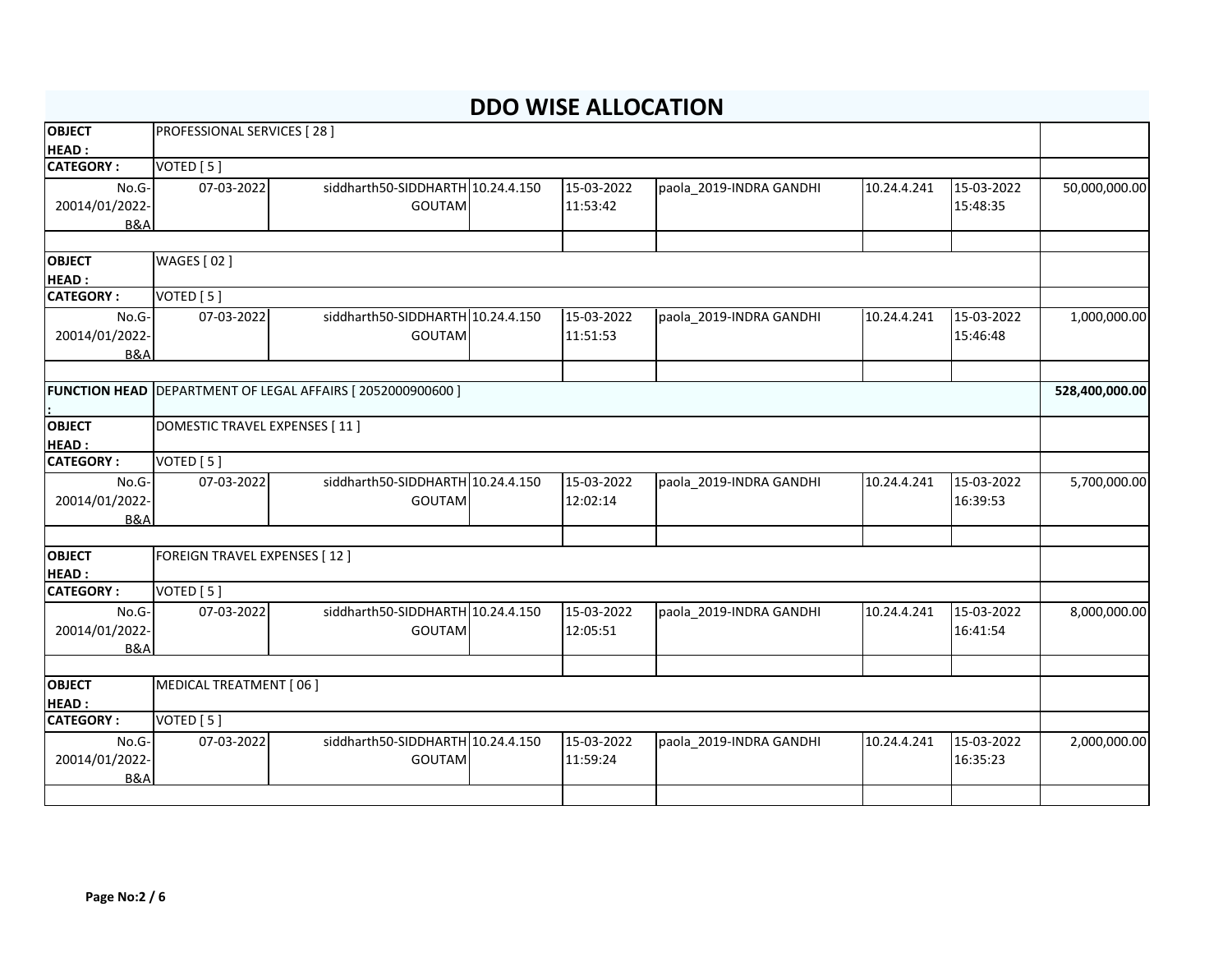| <b>OBJECT</b>                    | MINOR WORKS [27]                     |                                   |              |                         |             |            |               |
|----------------------------------|--------------------------------------|-----------------------------------|--------------|-------------------------|-------------|------------|---------------|
| <b>HEAD:</b>                     |                                      |                                   |              |                         |             |            |               |
| <b>CATEGORY:</b>                 | VOTED [5]                            |                                   |              |                         |             |            |               |
| No.G-                            | 07-03-2022                           | siddharth50-SIDDHARTH 10.24.4.150 | 15-03-2022   | paola_2019-INDRA GANDHI | 10.24.4.241 | 15-03-2022 | 2,000,000.00  |
| 20014/01/2022-                   |                                      | <b>GOUTAM</b>                     | 12:34:14     |                         |             | 16:48:47   |               |
| <b>B&amp;A</b>                   |                                      |                                   |              |                         |             |            |               |
|                                  |                                      |                                   |              |                         |             |            |               |
| <b>OBJECT</b>                    | OFFICE EXPENSES [13]                 |                                   |              |                         |             |            |               |
| <b>HEAD:</b>                     |                                      |                                   |              |                         |             |            |               |
| <b>CATEGORY:</b>                 | VOTED [5]                            |                                   |              |                         |             |            |               |
| No.G-                            | 07-03-2022                           | siddharth50-SIDDHARTH 10.24.4.150 | 15-03-2022   | paola_2019-INDRA GANDHI | 10.24.4.241 | 15-03-2022 | 72,000,000.00 |
| 20014/01/2022-                   |                                      | <b>GOUTAM</b>                     | 12:06:33     |                         |             | 16:42:26   |               |
| <b>B&amp;A</b>                   |                                      |                                   |              |                         |             |            |               |
| <b>OBJECT</b>                    | OTHER ADMINISTRATIVE EXPENSES [ 20 ] |                                   |              |                         |             |            |               |
| <b>HEAD:</b>                     |                                      |                                   |              |                         |             |            |               |
| <b>CATEGORY:</b>                 | VOTED [5]                            |                                   |              |                         |             |            |               |
| No.G-                            | 07-03-2022                           | siddharth50-SIDDHARTH 10.24.4.150 | 15-03-2022   | paola_2019-INDRA GANDHI | 10.24.4.241 | 15-03-2022 | 9,000,000.00  |
| 20014/01/2022-                   |                                      | <b>GOUTAM</b>                     | 12:12:51     |                         |             | 16:46:32   |               |
| <b>B&amp;A</b>                   |                                      |                                   |              |                         |             |            |               |
|                                  |                                      |                                   |              |                         |             |            |               |
| <b>OBJECT</b>                    | OTHER CHARGES [ 50 ]                 |                                   |              |                         |             |            |               |
| HEAD:                            |                                      |                                   |              |                         |             |            |               |
| <b>CATEGORY:</b>                 | VOTED [5]                            |                                   |              |                         |             |            |               |
| No.G-                            | 07-03-2022                           | siddharth50-SIDDHARTH 10.24.4.150 | $15-03-2022$ | paola_2019-INDRA GANDHI | 10.24.4.241 | 16-03-2022 | 3,000,000.00  |
| 20014/01/2022-                   |                                      | <b>GOUTAM</b>                     | 12:37:12     |                         |             | 11:18:34   |               |
| <b>B&amp;A</b>                   |                                      |                                   |              |                         |             |            |               |
|                                  |                                      |                                   |              |                         |             |            |               |
| <b>OBJECT</b>                    | <b>OVERTIME ALLOWANCE [03]</b>       |                                   |              |                         |             |            |               |
| <b>HEAD:</b><br><b>CATEGORY:</b> |                                      |                                   |              |                         |             |            |               |
|                                  | VOTED [5]                            |                                   |              |                         |             |            |               |
| No.G-                            | 07-03-2022                           | siddharth50-SIDDHARTH 10.24.4.150 | 15-03-2022   | paola_2019-INDRA GANDHI | 10.24.4.241 | 15-03-2022 | 200,000.00    |
| 20014/01/2022-<br><b>B&amp;A</b> |                                      | <b>GOUTAM</b>                     | 11:59:06     |                         |             | 16:34:31   |               |
|                                  |                                      |                                   |              |                         |             |            |               |
| <b>OBJECT</b>                    | PROFESSIONAL SERVICES [28]           |                                   |              |                         |             |            |               |
| HEAD:                            |                                      |                                   |              |                         |             |            |               |
| <b>CATEGORY:</b>                 | VOTED [5]                            |                                   |              |                         |             |            |               |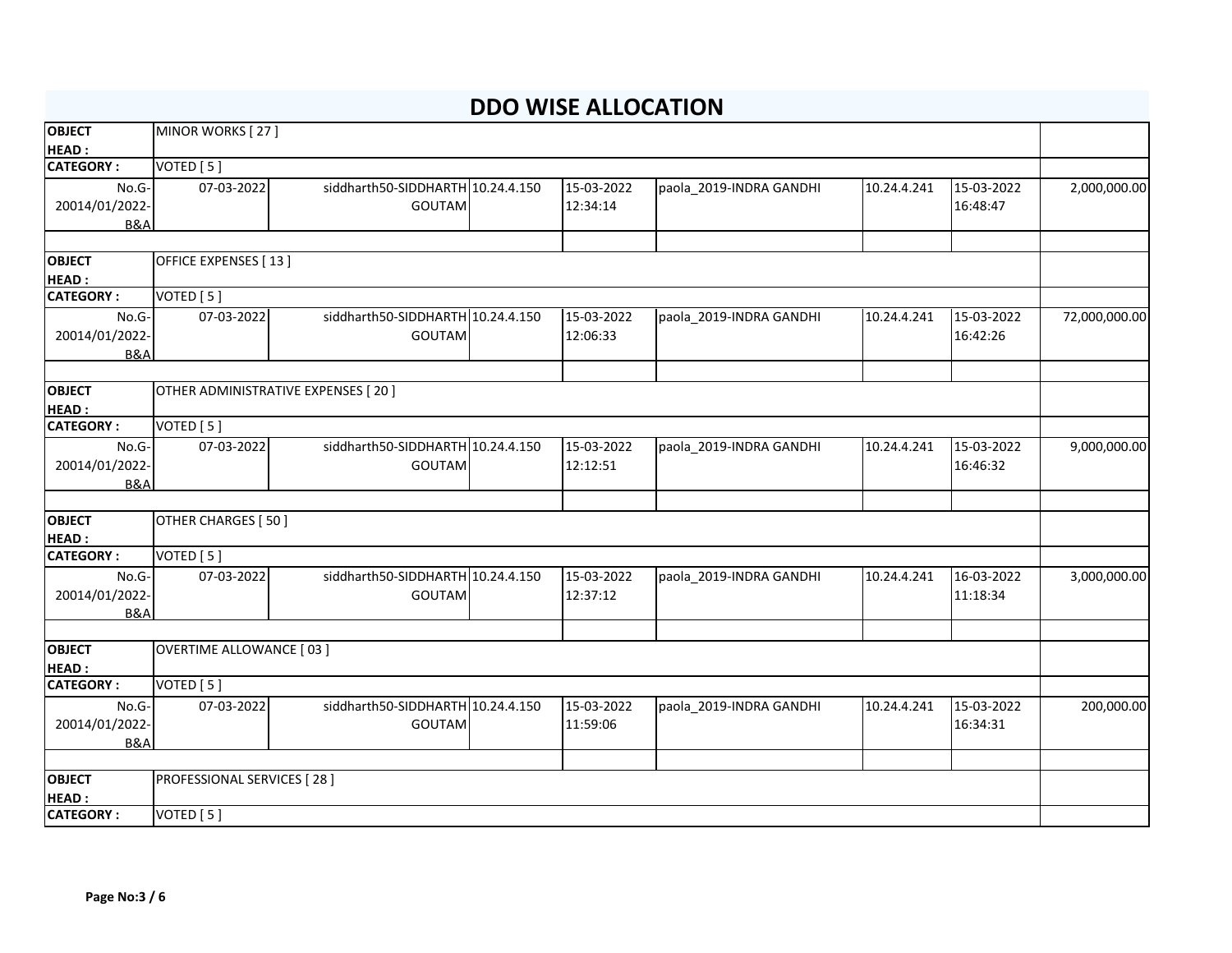| No.G-20014/01/2<br>022-B&A       | 18-05-2022                 | PATWAL93-ABHINAV PATWAL 10.24.4.150                        | 24-05-2022<br>11:57:15 | paola_2019-INDRA GANDHI | 10.24.4.241 | 24-05-2022<br>12:59:54 | $-700,000.00$  |
|----------------------------------|----------------------------|------------------------------------------------------------|------------------------|-------------------------|-------------|------------------------|----------------|
| No.G-                            | 07-03-2022                 | siddharth50-SIDDHARTH 10.24.4.150                          | 15-03-2022             | paola 2019-INDRA GANDHI | 10.24.4.241 | 15-03-2022             | 48,000,000.00  |
| 20014/01/2022-<br><b>B&amp;A</b> |                            | <b>GOUTAM</b>                                              | 12:35:31               |                         |             | 17:35:58               |                |
|                                  |                            |                                                            |                        |                         |             |                        |                |
| <b>OBJECT</b><br><b>HEAD:</b>    | <b>PUBLICATIONS</b> [16]   |                                                            |                        |                         |             |                        |                |
| <b>CATEGORY:</b>                 | VOTED [5]                  |                                                            |                        |                         |             |                        |                |
| No.G-<br>20014/01/2022-          | 07-03-2022                 | siddharth50-SIDDHARTH 10.24.4.150<br><b>GOUTAM</b>         | 15-03-2022<br>12:12:18 | paola_2019-INDRA GANDHI | 10.24.4.241 | 15-03-2022<br>16:46:08 | 400,000.00     |
| <b>B&amp;A</b>                   |                            |                                                            |                        |                         |             |                        |                |
|                                  |                            |                                                            |                        |                         |             |                        |                |
| <b>OBJECT</b><br><b>HEAD:</b>    | SALARIES [ 01 ]            |                                                            |                        |                         |             |                        |                |
| <b>CATEGORY:</b>                 | VOTED [5]                  |                                                            |                        |                         |             |                        |                |
| No.G-<br>20014/01/2022-          | 07-03-2022                 | siddharth50-SIDDHARTH 10.24.4.150<br><b>GOUTAM</b>         | 15-03-2022<br>11:55:35 | paola_2019-INDRA GANDHI | 10.24.4.241 | 15-03-2022<br>16:22:47 | 370,000,000.00 |
| <b>B&amp;A</b>                   |                            |                                                            |                        |                         |             |                        |                |
| <b>OBJECT</b>                    | <b>WAGES</b> [02]          |                                                            |                        |                         |             |                        |                |
| <b>HEAD:</b>                     |                            |                                                            |                        |                         |             |                        |                |
| <b>CATEGORY:</b>                 | VOTED [5]                  |                                                            |                        |                         |             |                        |                |
| No.G-<br>20014/01/2022           | 18-05-2022                 | PATWAL93-ABHINAV PATWAL 10.24.4.150                        | 24-05-2022<br>11:55:00 | paola 2019-INDRA GANDHI | 10.24.4.241 | 24-05-2022<br>12:59:40 | $-700,000.00$  |
| <b>B&amp;A</b>                   |                            |                                                            |                        |                         |             |                        |                |
| No.G-<br>20014/01/2022-          | 07-03-2022                 | siddharth50-SIDDHARTH 10.24.4.150<br><b>GOUTAM</b>         | 15-03-2022<br>11:57:14 | paola 2019-INDRA GANDHI | 10.24.4.241 | 15-03-2022<br>16:31:44 | 9,500,000.00   |
| B&A                              |                            |                                                            |                        |                         |             |                        |                |
|                                  |                            | <b>FUNCTION HEAD  INDIAN LAW INSTITUTE [2014008002001]</b> |                        |                         |             |                        | 35,000,000.00  |
| <b>OBJECT</b>                    | GRANTS-IN-AID GENERAL [31] |                                                            |                        |                         |             |                        |                |
| <b>HEAD:</b>                     |                            |                                                            |                        |                         |             |                        |                |
| <b>CATEGORY:</b>                 | VOTED [5]                  |                                                            |                        |                         |             |                        |                |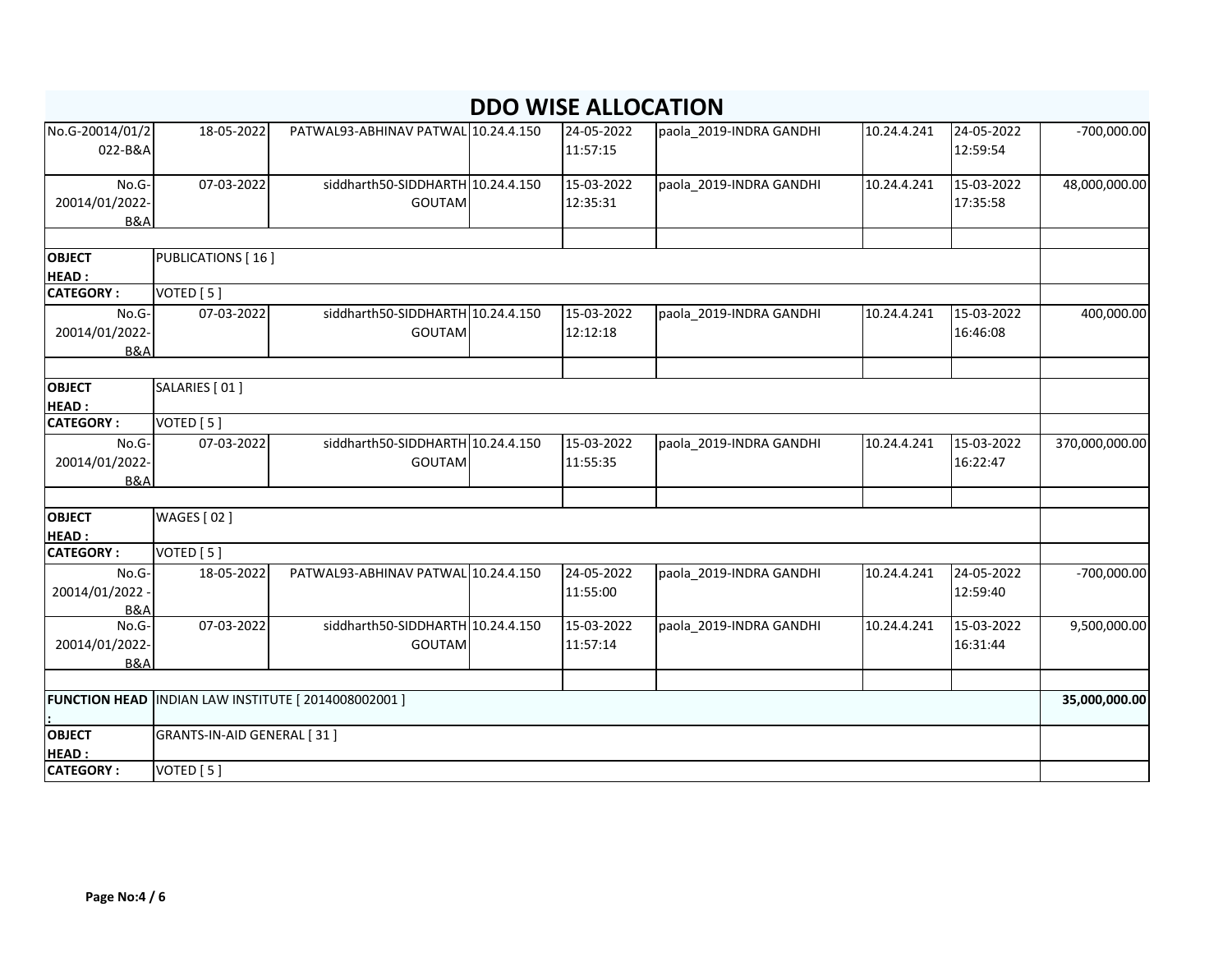| No.G-            | 07-03-2022                  | siddharth50-SIDDHARTH 10.24.4.150                                        | 15-03-2022 | paola_2019-INDRA GANDHI | 10.24.4.241 | 15-03-2022 | 5,000,000.00  |
|------------------|-----------------------------|--------------------------------------------------------------------------|------------|-------------------------|-------------|------------|---------------|
| 20014/01/2022-   |                             | <b>GOUTAM</b>                                                            | 12:43:28   |                         |             | 16:17:28   |               |
| <b>B&amp;A</b>   |                             |                                                                          |            |                         |             |            |               |
|                  |                             |                                                                          |            |                         |             |            |               |
| <b>OBJECT</b>    | GRANTS-IN-AID SALARIES [36] |                                                                          |            |                         |             |            |               |
| <b>HEAD:</b>     |                             |                                                                          |            |                         |             |            |               |
| <b>CATEGORY:</b> | VOTED [5]                   |                                                                          |            |                         |             |            |               |
| No.G-            | 07-03-2022                  | siddharth50-SIDDHARTH 10.24.4.150                                        | 15-03-2022 | paola_2019-INDRA GANDHI | 10.24.4.241 | 15-03-2022 | 30,000,000.00 |
| 20014/01/2022-   |                             | <b>GOUTAM</b>                                                            | 12:45:50   |                         |             | 16:19:00   |               |
| <b>B&amp;A</b>   |                             |                                                                          |            |                         |             |            |               |
|                  |                             |                                                                          |            |                         |             |            |               |
|                  |                             | <b>FUNCTION HEAD INFORMATION TECHNOLOGY(IT) [2052000900699]</b>          |            |                         |             |            | 6,000,000.00  |
| <b>OBJECT</b>    | OFFICE EXPENSES [13]        |                                                                          |            |                         |             |            |               |
| <b>HEAD:</b>     |                             |                                                                          |            |                         |             |            |               |
| <b>CATEGORY:</b> | VOTED [5]                   |                                                                          |            |                         |             |            |               |
| No.G-            | 07-03-2022                  | siddharth50-SIDDHARTH 10.24.4.150                                        | 15-03-2022 | paola_2019-INDRA GANDHI | 10.24.4.241 | 16-03-2022 | 6,000,000.00  |
| 20014/01/2022-   |                             | <b>GOUTAM</b>                                                            | 12:41:08   |                         |             | 11:50:41   |               |
| <b>B&amp;A</b>   |                             |                                                                          |            |                         |             |            |               |
|                  |                             |                                                                          |            |                         |             |            |               |
|                  |                             | FUNCTION HEAD MINISTRY OF LAW AND JUSTICE [2235602001902]                |            |                         |             |            | 2,000,000.00  |
| <b>OBJECT</b>    | OTHER CHARGES [50]          |                                                                          |            |                         |             |            |               |
| <b>HEAD:</b>     |                             |                                                                          |            |                         |             |            |               |
| <b>CATEGORY:</b> | VOTED [5]                   |                                                                          |            |                         |             |            |               |
| No.G-            | 07-03-2022                  | siddharth50-SIDDHARTH 10.24.4.150                                        | 15-03-2022 | paola_2019-INDRA GANDHI | 10.24.4.241 | 15-03-2022 | 2,000,000.00  |
| 20014/01/2022-   |                             | <b>GOUTAM</b>                                                            | 12:48:35   |                         |             | 15:49:28   |               |
| <b>B&amp;A</b>   |                             |                                                                          |            |                         |             |            |               |
|                  |                             |                                                                          |            |                         |             |            |               |
|                  |                             | FUNCTION HEAD NEW DELHI INTERNATIONAL ARBITRATION CENTRE [2014008001901] |            |                         |             |            | 30,000,000.00 |
| <b>OBJECT</b>    | GRANTS-IN-AID GENERAL [31]  |                                                                          |            |                         |             |            |               |
| <b>HEAD:</b>     |                             |                                                                          |            |                         |             |            |               |
| <b>CATEGORY:</b> | VOTED [5]                   |                                                                          |            |                         |             |            |               |
|                  | 07-03-2022                  | siddharth50-SIDDHARTH 10.24.4.150                                        | 15-03-2022 |                         |             | 15-03-2022 |               |
| No.G-            |                             |                                                                          |            | paola_2019-INDRA GANDHI | 10.24.4.241 |            | 15,000,000.00 |
| 20014/01/2022-   |                             | <b>GOUTAM</b>                                                            | 12:46:44   |                         |             | 16:14:51   |               |
| <b>B&amp;A</b>   |                             |                                                                          |            |                         |             |            |               |
|                  |                             |                                                                          |            |                         |             |            |               |